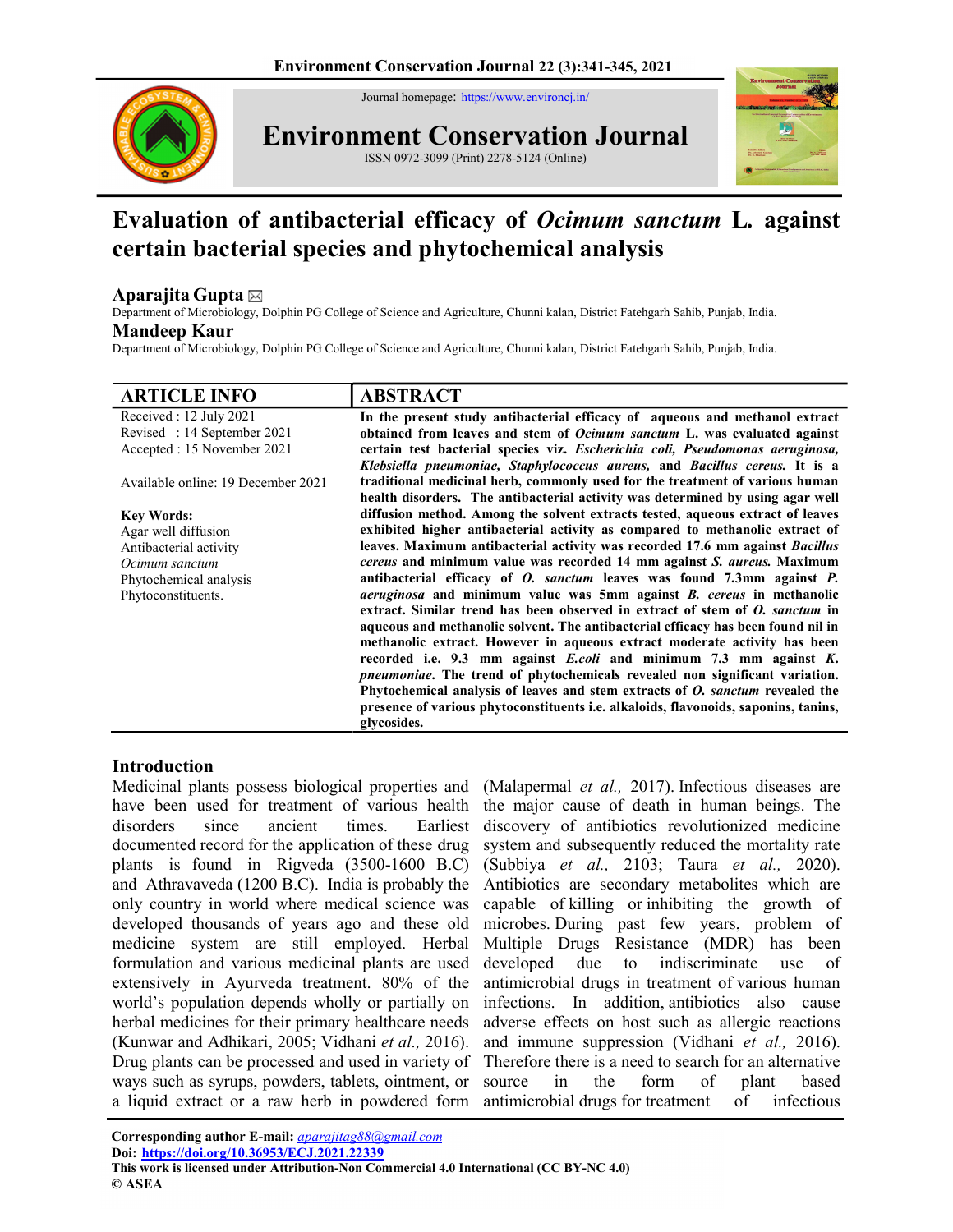diseases. Large number of workers have reported Escherichia coli (MTCC code 443), Klebsiella antimicrobial activity of different medicinal plants *pneumoniae* (MTCC code 9544) and *Bacillus* (Viji and Murugesan, 2010; Mittal et al., 2018; cereus (MTCC code 430). All the culture were Farook et al., 2019). Antimicrobial properties of plants are due to the presence of biologically active phytochemicals such as phenols, alkaloids, flavonoids, terpenoids, tannins, lignins, glucosinolates and some secondary metabolites.

Ocimum sanctum linn. popularly known as "Tulsi" is a traditional medicinal plant of India which possess innumberable health benefits (Malapermal et al., 2017; Taura et al., 2020). Traditionally, crude extracts of tulsi were used as ayurvedic remedy for the treatment of inflammation, common cold, headache and stomach disorders. Tulsi is also used in dysentery, diarrhea and skin infections (Raghavendra et al., 2006; Malapermal et al., 2017). Ocimum sanctum possesses is knwn as "Elixir of life" because it possesses ethano pharmacological properties such as anti-diabetic anti-cancerous, analgesic, antiinflammatory, anti-microbial, antioxidant etc. Several secondary metabolites such as tannins,

flavonoids, saponins, glycosides, terpenoids, fatty acid and phenol are found in tulsi leaf extract (Malapermal et al., 2017; Borah and Biswas, 2018).

#### Material and Methods

Collection of Plant material and preparation of Plant extracts: The Leaves and stem of Ocimum sanctum were collected from Govt. plant nursery, sector-23, chandigarh. The plant materials ( leaves and stem) were thoroughly washed and dried in shade. After proper drying, the leaves and stem of O. sanctum were grinded to form coarse powder. Extraction of test drug plant material i.e leaves and stem were done in different extracts (methanol and aqueous). 20 gram of grinded plant material was extracted using 250ml of extraction solvent for 24- 48 hrs in Soxhlet extractor. Finally the extract obtained after extraction was subjected to filteration through sterile filter paper whatman no.1, Solution was evaporated under controlled conditions to dryness to get final volume of 20 ml. Therefore the extract solution obtained after evaporation was designated as 100% concentrated drug solution.

Collection of Test organisms: The bacterial test organisms used in the present study includes Staphylococcus aureus (MTCC code 3160), Pseudomonas aeruginosa (MTCC code 3542),

procured from Microbial Type Culture collection (MTCC) of IMTECH Chandigarh, India.

Testing for antibacterial activity: Agar well diffusion method was used for evaluation of antibacterial activity (Bell and Grudy, 1968). The appropriate 100 ml molten agar medium (Nutrient agar medium) was seeded with 2 ml of bacterial suspension and poured into sterile petriplates. For agar well diffusion method, Sterile cork borer of 8mm in diameter was bored in the medium to make wells in petriplates, 0.1ml (100µm) extract solution was added to well. Whereas 0.1 ml of methanol and sterilized water were used as control for methanolic and aqueous extract. These petriplates were then incubated at 37ºC for 24 hours.

Phytochemical analysis: The preliminary phytochemical analysis was carried out for alkaloids, flavonoids, saponins, tanins and glycosides.

Test for alkaloids: Mayer's reagent was added to plant extract sample. If white precipitates forms, then it indicates the presence of alkaloids.

Test for Saponins: About 1ml of extract was diluted with 20 ml of distilled water and shaken in gradually for l5 minutes. Appearance of 1cm layer of foam indicate the presence of saponins.

Test for flavonoids: Add few drops of conc.  $H<sub>2</sub>SO<sub>4</sub>$  in the sample extract. If flavonoids present in sample, yellow colour appears in solution.

Test for tannins: Take 1ml of the extract and add few drops of  $1\%$  (w/v) Ferric chloride FeCl<sub>3</sub> solution. A green or brown color indicates the presence of tannins.

Test for glycosides by Keller- killiani test: Take 2ml of extract and 1ml of glacial acetic acid in a test tube and further add  $\frac{3 \text{ drops } 5\%}{\text{ (w/v)}}$  ferric chloride and concentrated sulphuric acid. Observe the test tube. Disappearance of reddish brown color at the junction of 2 layers and bluish green in upper layer indicates the presence of glycosides.

#### Results and Discussion

Results of antibacterial activity of methanol and aqueous extracts of O. sanctum against Escherichia coli, Pseudomonas aeruginosa, Klebsiella pneumoniae, Staphylococcus aureus, and Bacillus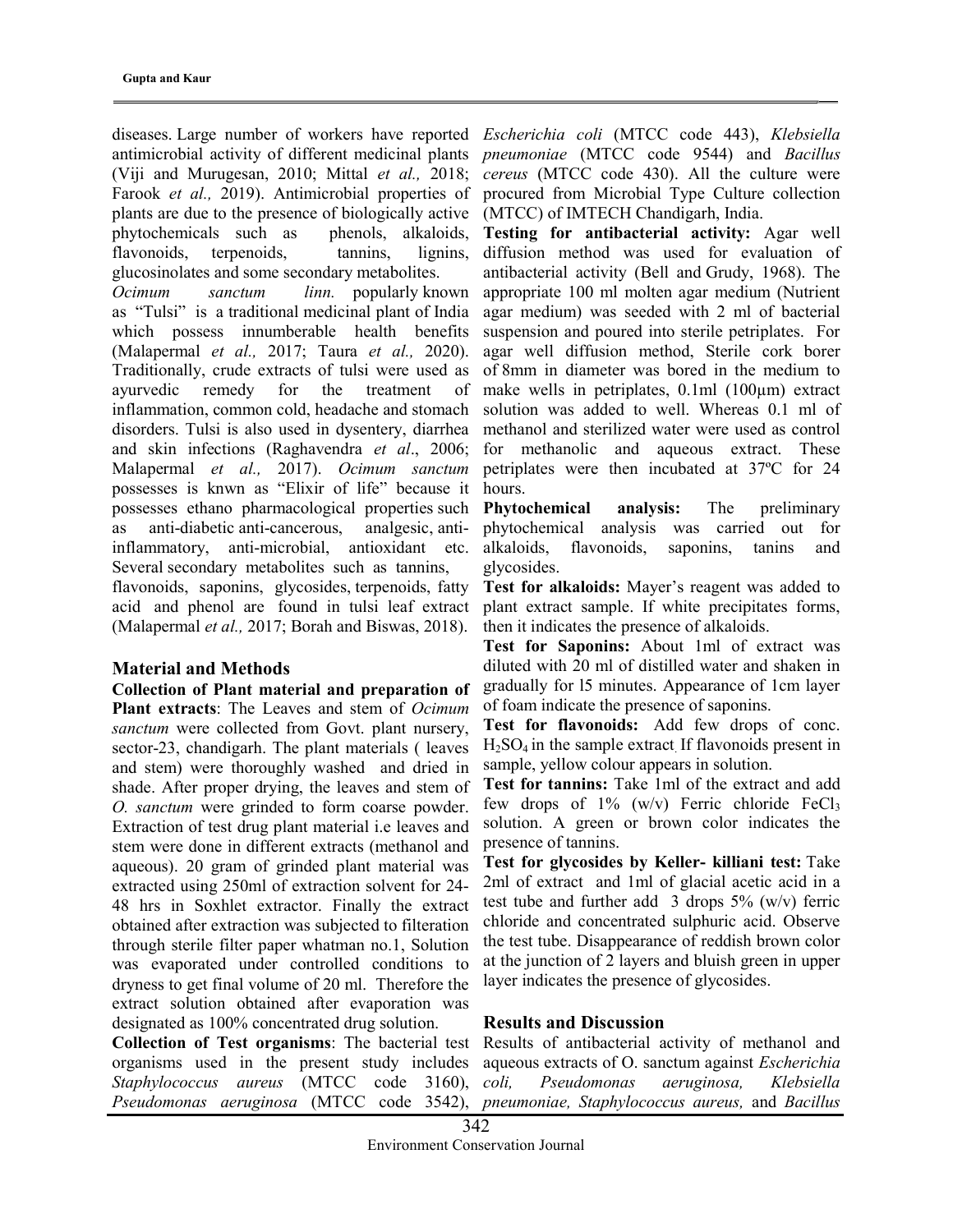cereus were studied and results have been presented in the table 1&2 respectively. Results revealed that antibacterial activity of aqueous extract of leaves of O. sanctum were found stronger than methanolic extract against all test bacterial species. Maximum antibacterial activity in terms of inhibition zone was recorded at 100% in aqueous extract against B. cereus (17.6 mm) followed by K. pneumoniae 16.3 mm, P. aeruginosa 15.6 mm, E. coli 15.3 mm and minimum value was observed against S. aureus 14 mm. But methanolic extract showed poor antibacterial activity compared to aqueous and could stand below only upto range of 50% against all test bacterial species i.e. 7.3 mm in P. aeruginosa followed by 6.0 mm in S. aureus, 5.6 mm in *K. pneumonia* and minimum 5mm in *B.* cereus (Table 1).

Table 1: Antibacterial activity of methanolic and aqueous extract of leaves of O.sanctum against certain test bacterial species

| of<br><b>Type</b> | Extract | <b>Test</b>     | <b>Effective zone</b> |
|-------------------|---------|-----------------|-----------------------|
| extract           | Conc.   | organisms       | of inhibition         |
|                   |         |                 | (mm)                  |
| Methanol          | $100\%$ | E.coli          | 5.3                   |
|                   | 100%    | P.aeruginosa    | 7.3                   |
|                   | 100%    | K.pneumoniae    | 5.6                   |
|                   | 100%    | <i>S.aureus</i> | 6                     |
|                   | 100%    | <i>B.cereus</i> | 5                     |
| <b>Aqueous</b>    | $100\%$ | E coli          | 15.3                  |
|                   | 100%    | P.aeruginosa    | 15.6                  |
|                   | 100%    | K.pneumoniae    | 16.3                  |
|                   | 100%    | S.aureus        | 14                    |
|                   | 100%    | <i>B.cereus</i> | 17.6                  |
| Control           | 100%    | Nil             |                       |

Table 2: Antibacterial activity of methanolic and aqueous extract of stem of O.sanctum against certain bacterial species

| of<br><b>Type</b><br>extract | <b>Extract</b><br>Conc. | <b>Test</b><br>organisms | <b>Effective</b><br>zone<br>inhibition<br>of<br>(mm) |
|------------------------------|-------------------------|--------------------------|------------------------------------------------------|
| <b>Methanol</b>              | 100%                    | E.coli                   |                                                      |
|                              | $100\%$                 | P.aeruginosa             |                                                      |
|                              | 100%                    | K.pneumoniae             |                                                      |
|                              | $100\%$                 | <i>S.aureus</i>          |                                                      |
|                              | 100%                    | <i>B.cereus</i>          |                                                      |
| Aqueous                      | $100\%$                 | E coli                   | 9.3                                                  |
|                              | $100\%$                 | P.aeruginosa             | 8.3                                                  |
|                              | 100%                    | K.pneumoniae             | 7.3                                                  |
|                              | 100%                    | <i>S.aureus</i>          | 8.6                                                  |
|                              | 100%                    | B.cereus                 | 8.6                                                  |
| Control                      | 100%                    | Nil                      |                                                      |

Antibacterial activity of methanolic and aqueous extract of stem part of *O. sanctum* against certain bacterial species has been presented in table-2. Antibacterial activity has been found zero (nil) in methanolic extract against all bacterial test species. However, the aqueous extract of stem showed antibacterial activity upto moderate level, 9.3 mm in E. coli followed by 8.6 in S. aureus and B. cereus and minimum was observed against K. pneumoniae 7.3 mm (Table 2). Results of Phytochemical studies of methanol and aqueous extract of leaves and stem of O. sanctum studies have been given in table 3&4 respectively. Results of phytochemical studies of leaves of O. sanctum of methanolic extract had shown the presence of alkaloid and tannins but flavonoid, saponins and glycosides were absent. In aqueous extract of O. sanctum leaves, tannin, saponin, flavonoids were detected but alkaloids and glycosides were absent (table 3).In stem part of O. sanctum methanolic and aqueous extract revealed that in both extract, only four chemicals were detected in each. Alkaloids, tannins, saponins and glycosides were found in methanolic extract but flavonoids were absent (table 4). But in aqueous extract only glycosides was absent and rest chemicals were same as in methanol extract were recorded (table 4).

Results revealed that alkaloids and tannins were present in methanolic extract of O. sanctum leaves but tannins, flavonoids and saponins were found in the aqueous extract (table 3). Where in case of methanolic and aqueous extract of stem of O. sanctum shows the presence of more phytochemicals than O. sanctum leaves (table 4). Glycosides were found in methanolic leaves and stem extract but flavonoids were absent while in aqueous extract glycosides was absent (table 4).

Albeit the presence of different chemical components found in the study presented in table 3 and table 4 revealed presence of three components i.e. tannins, flavonoids and saponins in aqueous extract but only alkaloids and tannins in methanolic extract has been found (table 3), it seems that presence of flavonoids and saponins in aqueous extract might be playing as a booster role in order to making stronger antibacterial property of leaves extract in water as well as quantity of these chemicals may also be playing role, which are more soluble in water. Besides this some volatiles will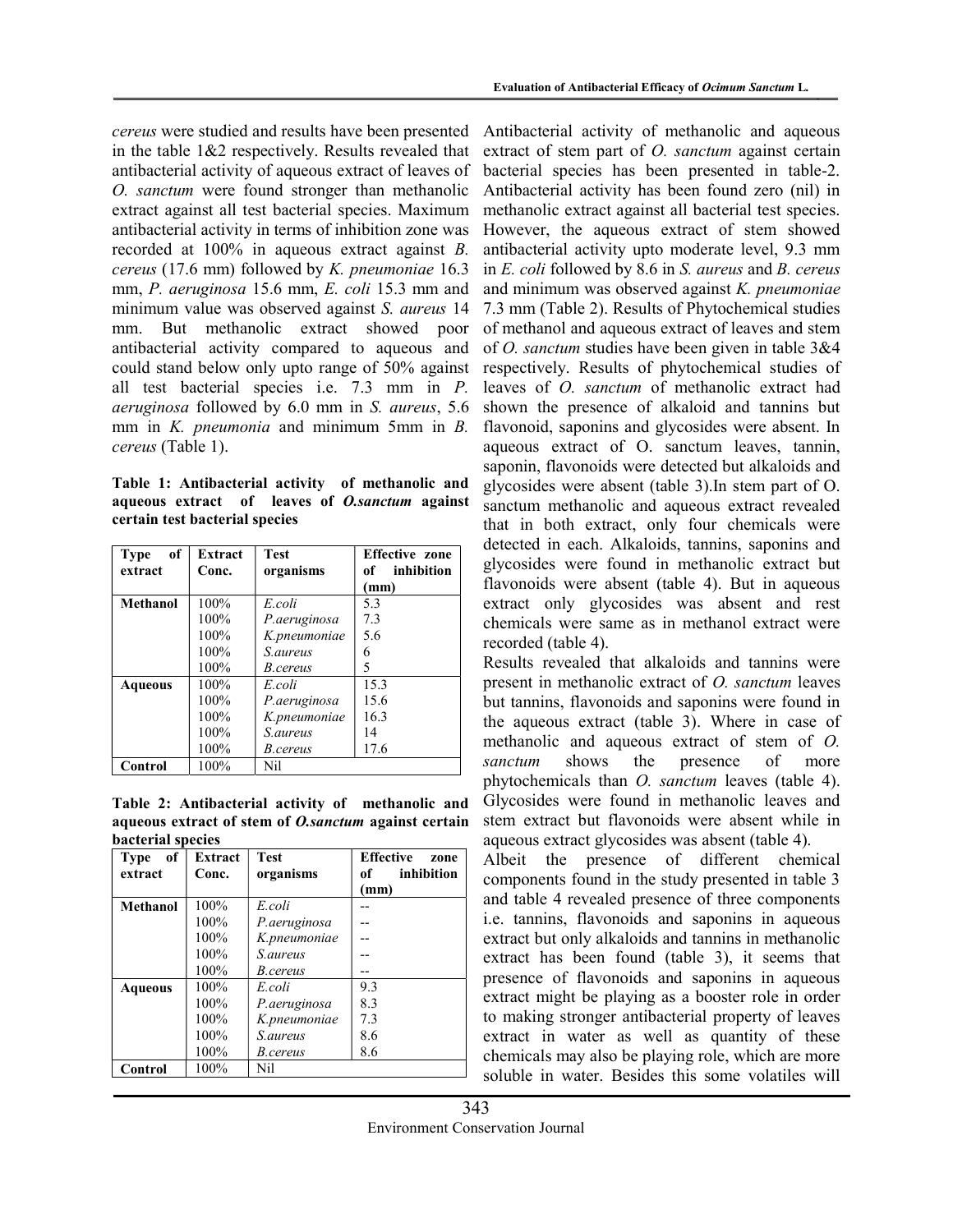| <b>Chemical</b>     | <b>Test</b>   | Methanol | <b>Aqueous</b> |
|---------------------|---------------|----------|----------------|
| <b>Constituents</b> | performed     | extract  | extract        |
| Alkaloids           | Mayer's test  |          |                |
| <b>Tannins</b>      | Ferric        |          |                |
|                     | chloride test |          |                |
| Flavonoids          | Sulphuric     |          |                |
|                     | acid test     |          |                |
| Saponins            | Foam test     |          |                |
| Glycosides          | Keller's      |          |                |
|                     | Killiani test |          |                |

O. sanctum

Table 4: Phytochemical screening of stem extract of O. sanctum

| <b>Chemical</b>     | <b>Test</b>   | <b>Methanol</b> | Aqueous extract |
|---------------------|---------------|-----------------|-----------------|
| <b>Constituents</b> | performed     | extract         |                 |
| Alkaloids           | Mayer's test  |                 |                 |
| Tannins             | Ferric        |                 |                 |
|                     | chloride test |                 |                 |
| Flavonoids          | Sulphuric     |                 |                 |
|                     | acid test     |                 |                 |
| Saponins            | Foam test     |                 |                 |
| Glycosides          | Keller's      |                 |                 |
|                     | Killiani test |                 |                 |

'+' indicates the presence of plant constituents.

'-' indicates the absence of plant constituents.

also be responsible for antibacterial property. Various information are available that phytochemicals present in plant materials play significant role in inhibition in the growth of microbial pathogens, Antimicrobial nature of O. sanctum plant is due to the chemical components recorded in the leaves and stem, variations recorded in the antimicrobial activity in leaves and stem extract may be due to solubility of chemicals in the solvent. Degree of more activity in leaves of O. sanctum than stem may be due to presence of more

#### References

- Bell, S. C., & Grundy, W. E. (1968). Preparation of agar wells for antibiotic assay. Applied Microbiology, 16(10), 1611- 1612.
- Borah, R., & Biswas, S. P. (2018). Tulsi (Ocimum sanctum), excellent source of phytochemicals. International Journal of Environment, Agriculture and Biotechnology, 3(5), 265258.
- Farook, M. A., Ali, A. M., Mohamed, H. M., Subash, V., Santhosh, G., Kumar, M. P., & Ahmed, I. A. (2019). Phytochemical screening, antibacterial activity and antioxidant activity of Ocimum sanctum leaf

Table 3: Phytochemical screening of leaves extract of concentration of components, synthesis in leaves and volatile etc than stem. Possibilities of more solubility of chemicals in water may be the cause of upperhand of antimicrobial property of aqueous extract. Presence of some of these phytochemicals play a very significant role in the inhibition of microbial growth in different ways. Mamtha et al. (2004) reported that tannins causes inhibition in the cellwall sysnthesis by forming irreversible complexes with prolene rich protein. Study indicates that presence of these biological active phytochemicals in both extract may be responsible for their antimicrobial activity. Similarly saponins also have been reported as active inhibitor, these chemicals may act by targeting one or more parts af bacterial cells separately or collectively which ultimately results on inhibition of bacterial growth or lysis.

### **Conclusion**

The presence of certain biologically active phytochemicals in leaves and stem extract of O. sanctum may be responsible for antimicrobial properties of plant. Plant extracts are found abundant in flavonoids, saponins, tannins, glucosides and alkaloids. Our findings support the folkloric usage of *O. sanctum. O. sanctum* is a significant natural antimicrobial agent and can be recommended for the treatment of various microbial infections.

#### Acknowledgement

The authors are thankful to the Principal and Managing committee of the college for providing necessary research facilities in the Department.

extract. Journal of Pharmacognosy and Phytochemistry, 8(3), 560-565.

- Kunwar, R. M., & Adhikari, N. (2005). Ethnomedicine of Dolpa district, Nepal: the plants, their vernacular names and uses. Lyonia, 8(1), 43-49.
- Malapermal, V., Botha, I., Krishna, S. B. N., & Mbatha, J. N. (2017). Enhancing antidiabetic and antimicrobial performance of Ocimum basilicum, and Ocimum sanctum (L.) using silver nanoparticles. Saudi Journal of Biological Sciences, 24(6), 1294-1305.